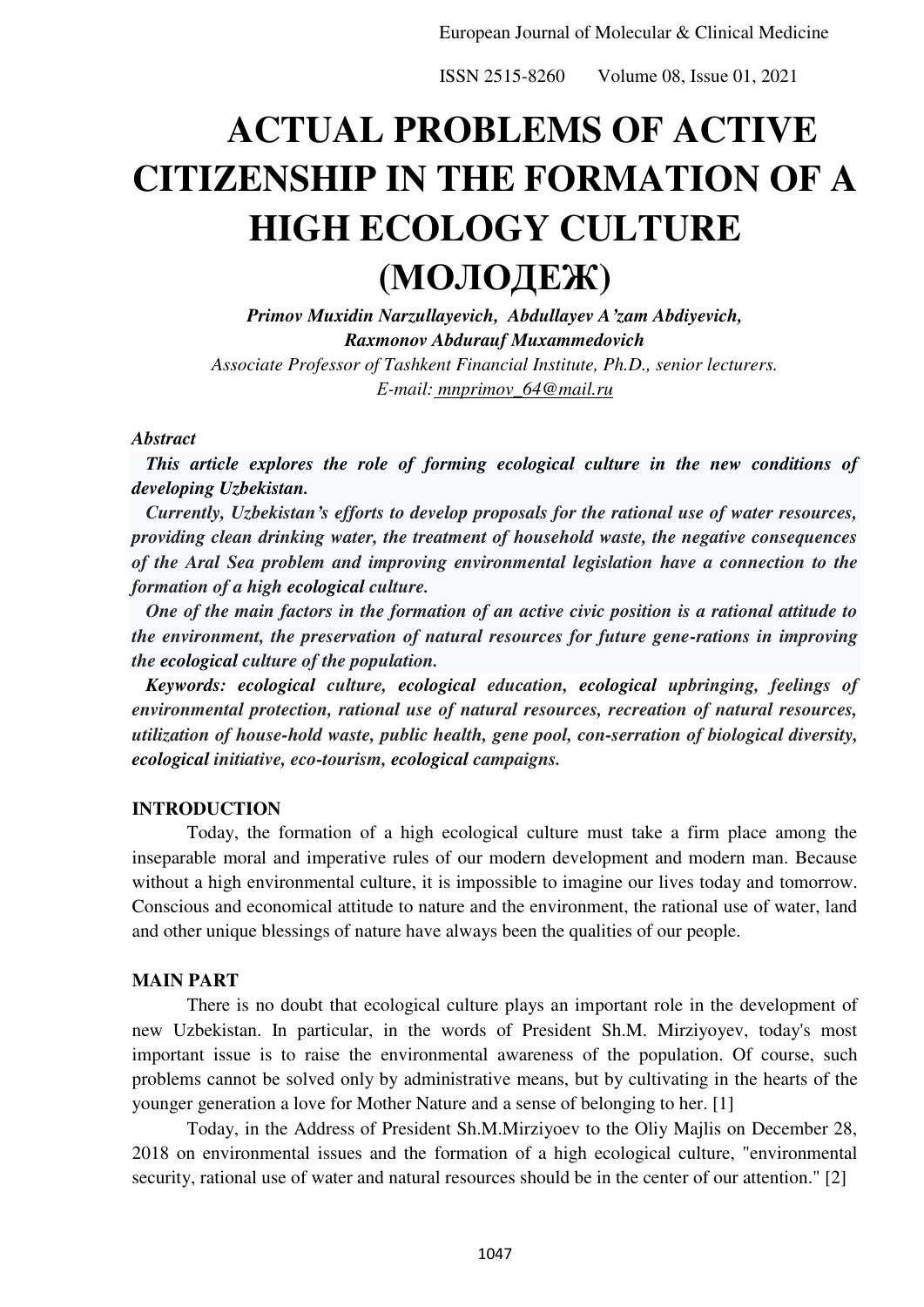In the appeal, three major issues in the field of ecology and the formation of a high ecological culture in the country today were put on a separate agenda: 1) development of proposals for the rational use of water resources in Central Asia; 2) Due to the Aral Sea tragedy, 5.5 mln. the formation of the Aral Sea desert on an area of more than a hectare, and in this regard in the next year (2019, the author's commentary M.P.) 500 thousand ha. the need to establish forests on the land; 3) Issues such as the establishment of the United Nations Trust Fund for the Aral Sea Region on the basis of a multilateral partnership on human security were highlighted as key tasks in the formation of a high environmental culture today. [3]

In particular, the "Strategy of actions on five priority areas of development of the Republic of Uzbekistan for 2017-2021" and "On development strategy of the Republic of Uzbekistan for 2017-2021" approved by the Decree of the President of the Republic of Uzbekistan dated February 7, 2017 No. PF-4947 In the State Program on the implementation of the Action Strategy on the five priority areas of development in the Year of Dialogue with the People and Human Interests, "Prevention of environmental problems that harm the environment, public health and gene pool" is important for raising the ecology and ecological culture to a new level. steps.

In the current situation, especially in the context of the ecological crisis, the formation of ecological culture in young people requires special attention to a number of important issues in determining the ability to care for nature and further enrich their ecological knowledge. Therefore, in the formation of environmental culture among young people, the following issues are especially emphasized in the adopted State programs. In particular:

- to unite the efforts of representatives of secondary schools and other educational institutions, citizens' self-government bodies, families and every citizen to develop the system of environmental education and upbringing;

- support and encouragement of environmental initiatives of young people, projects of young inventors aimed at conservation of natural resources, prevention and elimination of environmental problems;

- Strengthening the work with young people in public education, higher and secondary special education institutions in order to improve the environmental culture of young people, that is, together with young people to improve their territories, to teach responsibility for each natural zone, each region to preserve biodiversity;

-development of ecotourism in order to further increase the love of young people for Mother Nature;

- Creation of the "Environmental Code", which includes normative and legal documents in the field to foster a culture of environmental responsibility among young people, the formation of environmental literacy and worldview, to increase the environmental culture of all segments of the population in general;

- organization of conferences, seminars, round tables and environmental actions aimed at raising the environmental culture of young people, including organized and unorganized youth.

At present, special attention is paid to the improvement of environmental legislation in the formation of ecological culture in our country. In particular, more than 15 laws directly regulating the relations in the field of environmental protection and rational use of natural resources, mechanisms and conditions of use of certain types of natural resources, as well as state ecological expertise, organization and protection of different types of protected areas. more than 30 normative-legal documents defining installation procedures and other issues have been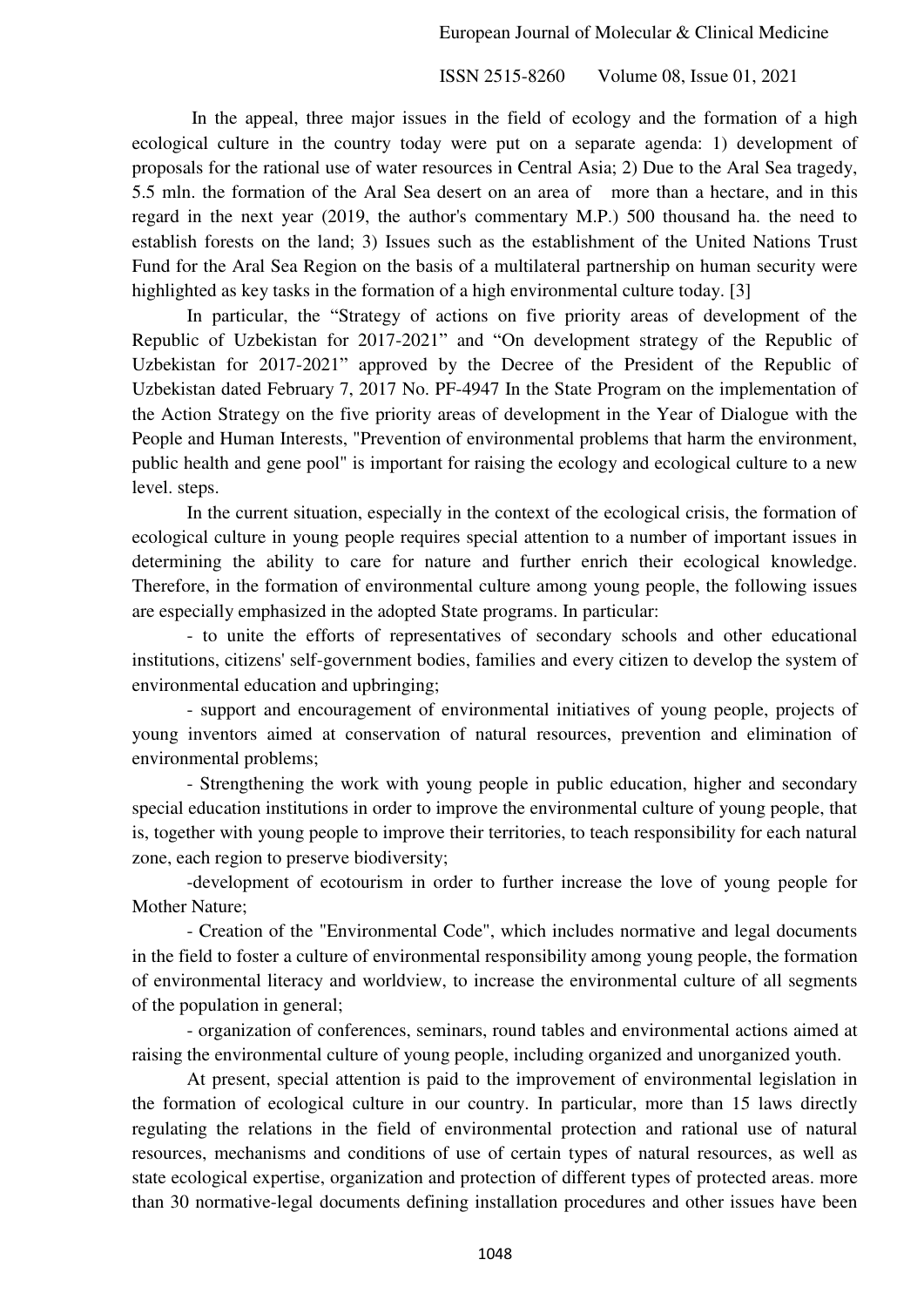adopted and are in force. In particular, in order to ensure the effective implementation of state policy in the field of ecology, environmental protection, rational use and restoration of natural resources, waste management, on April 21, 2017 the President of the Republic of Uzbekistan PF-5024 "Ecology and Environmental Protection Decree "On improving the system of public administration in the field of education" was adopted. According to the decree, the State Ecological Committee was entrusted with urgent tasks at the modern stage. [4] At the same time, it should be noted that the establishment of the Ecological Party of Uzbekistan has played an important role in raising the level of activity in our legislation in terms of environmental requirements. Currently, opinion polls conducted by the media show that our citizens expect great results from the Ecological Party of Uzbekistan.

Today, in an environment where the number of manufacturing enterprises is constantly growing, the use of natural resources is constantly growing, the number and types of vehicles are increasing, raising the level of high environmental culture in society is a very important task.

The views and ideas expressed in the report of the President of the Republic of Uzbekistan Sh.M.Mirziyoev in a video conference with representatives of the Oliy Majlis, political parties and the Ecological Movement of Uzbekistan are a critical and analytical assessment of the activities of various cultural workers in our country. , served as a guide in setting their priorities for the future. In particular, in these reports, the head of state focused on environmental issues in our country today, and especially on three important issues of formation of ecological culture. The factors highlighted in the reports of President Sh.M.Mirziyoev are: first, to provide the population with clean drinking water, secondly, to raise the processing of household waste to a new level, and thirdly, to raise the environmental culture of the population. [5]

Another important aspect of environmental culture is that the development of environmental culture and education in the family increases the responsibility of citizens in protecting the environment.

In this regard, it is necessary to strengthen cooperation between citizens' self-government bodies, non-governmental non-profit organizations and educational institutions.

At the same time, the best propaganda for young people is a personal example. The calls and videos on nature protection and water conservation on our TV channels and in other media are constantly circulating, but if the parent or teacher is indifferent to the environment or the child does not see that what is being said in the lesson is being followed, the level of influence will be accordingly. So, first of all, adults themselves must set an example for young children and young people in terms of environmental culture.

It should also be borne in mind that ecological culture goes hand in hand with development and progress. The number of home appliances and cars to meet our daily needs is increasing day by day. They help us a lot, but they are harmful to the environment. It was found that one car consumes 2 tons of gasoline per year and receives 30 tons of oxygen. At the same time, it emits 60 kilograms of carbon monoxide and 50 kilograms of methane and other hydrocarbons, 30 kilograms of nitrogen oxides, 5 kilograms of various compounds (aerosols), up to 3 kilograms of sulfur oxides, 5 kilograms of benzopyrene, more than 700 kilograms of high-temperature carbon dioxide and others. With this in mind, experts around the world are now recommending the use of safe techniques. For example, the use of bicycles has great benefits for both health and environmental cleanliness, and in our country, finally, the construction of bicycle lanes has begun.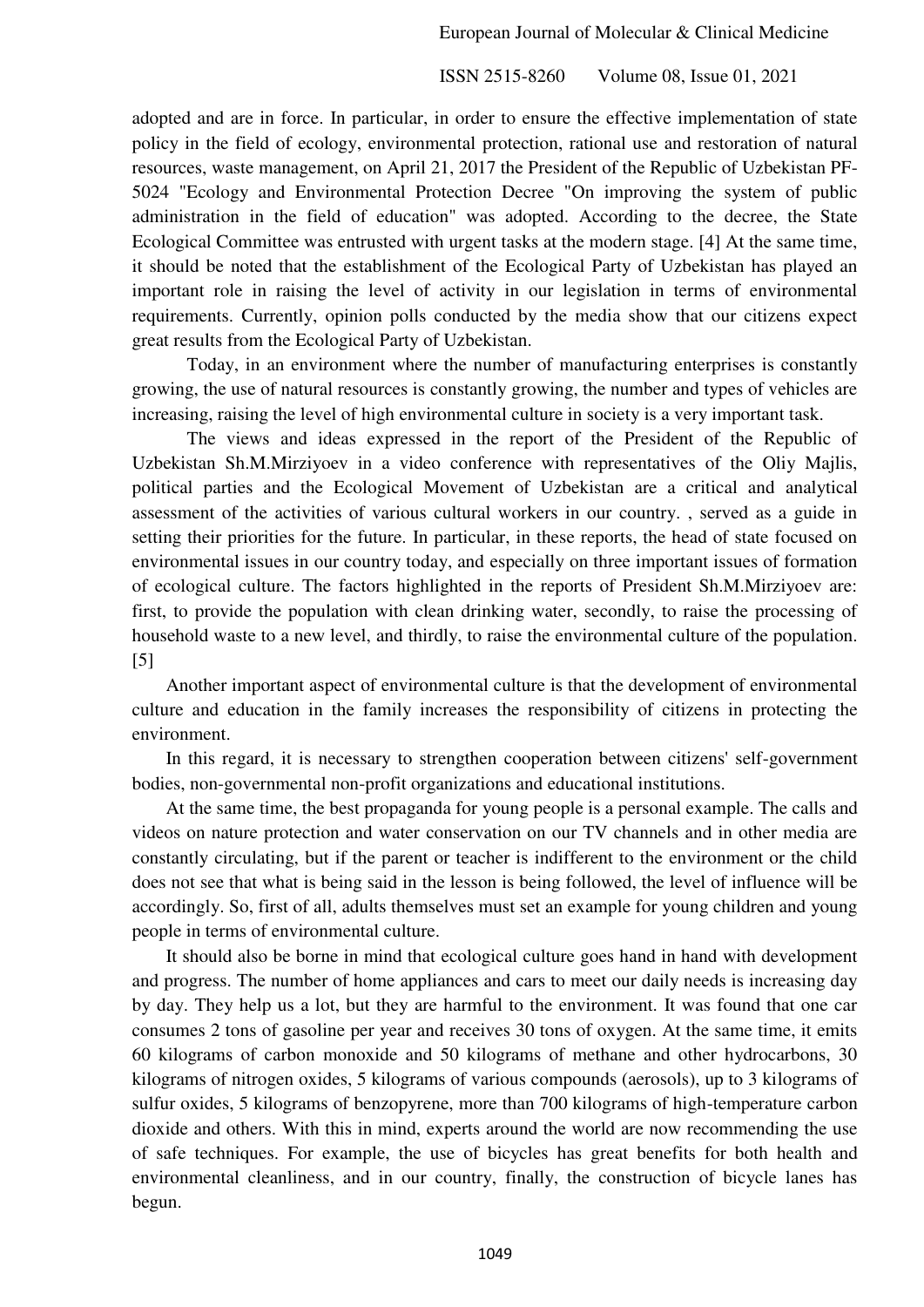In the recent past, the Aral Sea, the fourth largest closed sea in the world, has been replaced by a new 5.5 million-hectare Aral Desert between the Kyzylkum and Karakum deserts. Storms of sand and salt rising from the dried seabed are on the rise. This situation is exacerbated by climate change. More than 100 million tons of sand and salt particles are scattered from the region every year for several thousand kilometers. In accordance with a special resolution of the President adopted in 2017, the "State Program for the Development of the Aral Sea Region for 2017-2021" was approved. According to him, a set of important measures to improve the environmental and socio-economic situation in the Aral Sea region has been identified. [6]

The support of other states is very important in combating the negative consequences of the Aral Sea tragedy. However, it is important that Uzbekistan personally takes the lead in this largescale work. This year, the head of our state has instructed to plant salt-resistant seedlings on 500,000 hectares of land on the dried bottom of the Aral Sea. These days, as we all see through the media, dozens of drivers and tractors are digging along the Aral Sea. They are attracted here from all regions of the republic. Saxaul is planted in the ditches at a depth of 50 cm, which means that all the rules of agronomics are followed. This gives confidence that in a few years the Aral Sea will be replaced by millions of trees, a real desert forest - saxophone, which will be able to block the sandstorm.

Today, the implementation of the following tasks in the Aral Sea region is important and very urgent. First of all, it is necessary to establish forests consisting of desert-resistant plants such as saxaul, sugarcane, cherkez, aimed at preventing desertification. This in turn allows us to address two important issues. First, sand migration is prevented. If saxophones are planted in 3 rows, the sand migration is reduced by 30%, and when planted in 7 rows, the figure is reduced to 90%. A unique ecosystem is emerging in the region, mitigating climate change. Second, it is necessary to increase the number of plants in the desert zone, such as chogon, tereskan, boyalich, kayrouk. Through the implementation of this work, it is possible to develop livestock and create new jobs. This, in turn, serves to ensure food security and meet the population's demand for meat and dairy products. [7]

At the 72nd session of the United Nations General Assembly on September 19, 2017, President of the Republic of Uzbekistan Shavkat Mirziyoyev reiterated that the crisis in the Aral Sea has caused global environmental problems and called on the world community to be vigilant. Following the report, the scope of international cooperation on the Aral Sea issue is expanding in a new, new format.

It should be noted that taking into account the initiatives and proposals of the President to unite the efforts of Central Asian countries in solving environmental, social and economic problems of the region, further strengthening the foundations of peace and stability, Kazakhstan, Kyrgyzstan, Tajikistan and Turkmenistan fully supported by. Most importantly, on November 27, 2018, at the UN Headquarters in New York, the Multilateral Partnership Trust Fund for Human Security for the Aral Sea Region was established.

#### **CONCLUSION**

It is the sacred duty of every person living on this land to keep the nature of the country clean and the mother planet healthy for future generations. And you and I must never tire of repeating environmental rules to those around us, especially young people, and showing them how much we follow them.